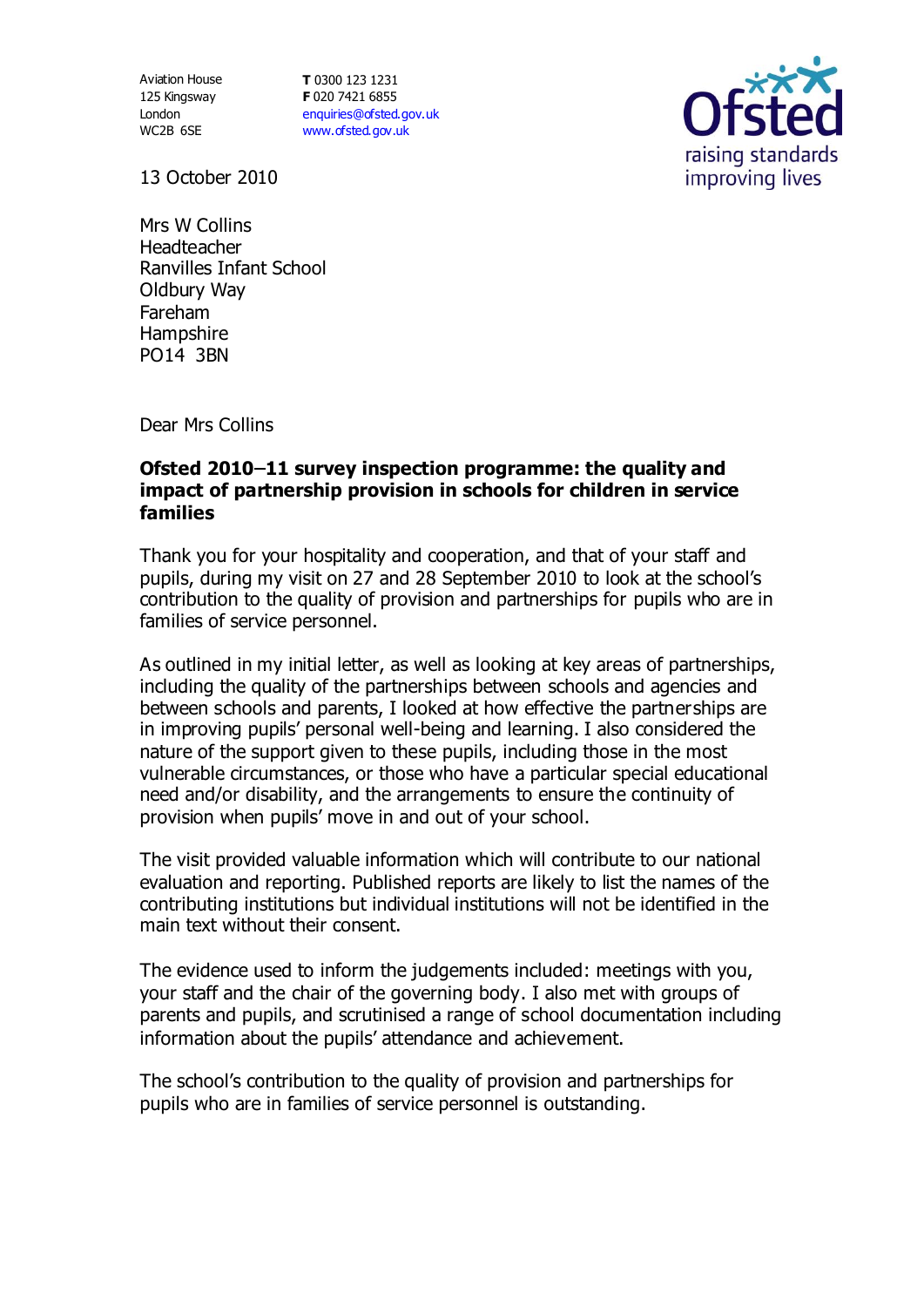## **Key features**

- Your commitment to being a UNICEF Rights Respecting school drives your outstanding work with all pupils, their families and your wider community. It can be seen, particularly, in the way adults and pupils work together to create a calm, confident and respectful climate for learning.
- Central to your work with pupils from service families is the excellent relationship you have with their parents. All staff in the school are committed to, and are successful in, making parents feel welcome, listened to and supported, especially when joining the school partway through the year. Parents appreciate that you treat them equally, and yet are also sensitive to their particular needs, such as when dads are deployed on active service. Parents also value highly the fact that the school provides pupils with consistency and stability. You and your parents rightly see this as key to the pupils' academic and personal development.
- Academic outcomes for pupils from service backgrounds are consistently in line with their peers and sometimes better. By the end of Key Stage 1, their attainment in reading, writing and mathematics is above the national average. Indeed, in 2010 the proportion of pupils who attained the highest levels was significantly better than that seen nationally.
- The attendance of pupils from service families is also in line with their peers. Overall, attendance is above average for most and high for nearly two thirds of pupils. The attendance of a small number of service pupils is below average. Often, this is because you show compassion when authorising absence for holidays to be taken in term time when parents are home following long deployments.
- The school's thorough tracking and assessment systems enable you and your teachers to carefully monitor the progress of individuals and groups, including service pupils. This information is used very effectively by teachers to identify any underachievement and to put in place systems to support pupils who are underperforming. Accurate data show that there are no differences in the rate of progress made by service pupils and their peers.
- $\blacksquare$  Excellent systems are in place to assess promptly those pupils who join the school at times outside the usual. These are supplemented well by observing pupils carefully as they settle into the school and very clear ongoing communication with parents. As a result, all pupils, but particularly those with special educational needs, are very well served. Your Special Educational Needs Coordinator and the school's team of teaching assistants are highly trained. They are skilled in using a range of support programmes and evaluate these regularly to ensure that the best programmes are used to support pupils. They are regarded highly by parents.
- Your school works very successfully with a range of partners and external agencies to support service pupils and their families. You make effective use of speech and language services, occupational therapy and your parent support adviser. Partnerships with the local special school are also very good. This has enhanced staff expertise by providing support,